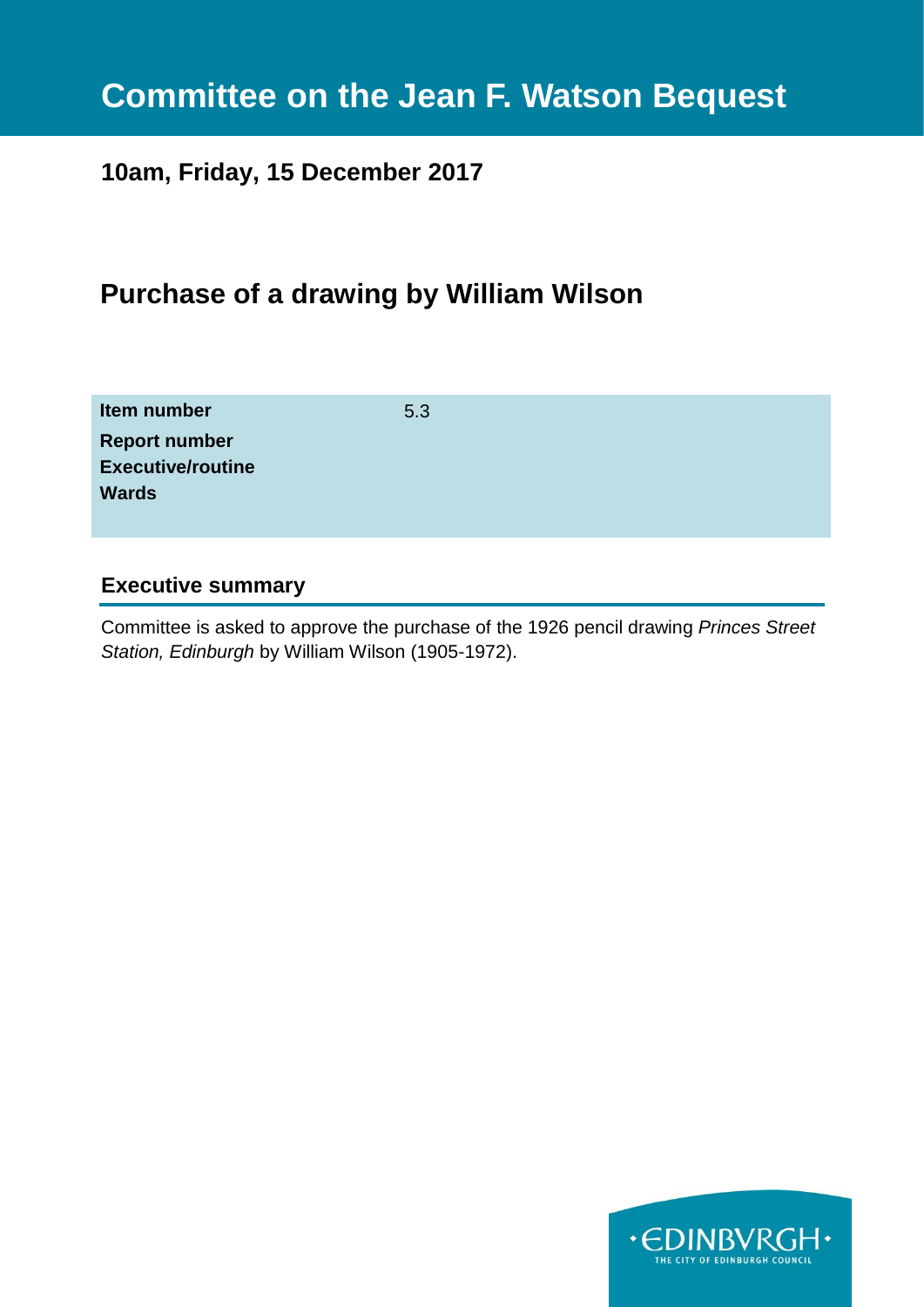## **Purchase of a drawing by William Wilson**

#### **Recommendations**

1.1 It is recommended that the Committee approves the purchase of the drawing *Princes Street Station, Edinburgh* by William Wilson.

#### **Background**

2.1 The City Art Centre's fine art collection traces the development of Scottish art from the 17<sup>th</sup> century until present day. Artworks relating to the architectural heritage of Edinburgh are a particular strength of the collection. New acquisitions in this field are an important means of ensuring that the changing face of the city is documented for future generations.

#### **Main report**

3.1 The following drawing by William Wilson is presented to the Committee for consideration:

#### *Princes Street Station, Edinburgh*

Pencil on paper, 1926 25.3 x 32.9cm (unframed) £550

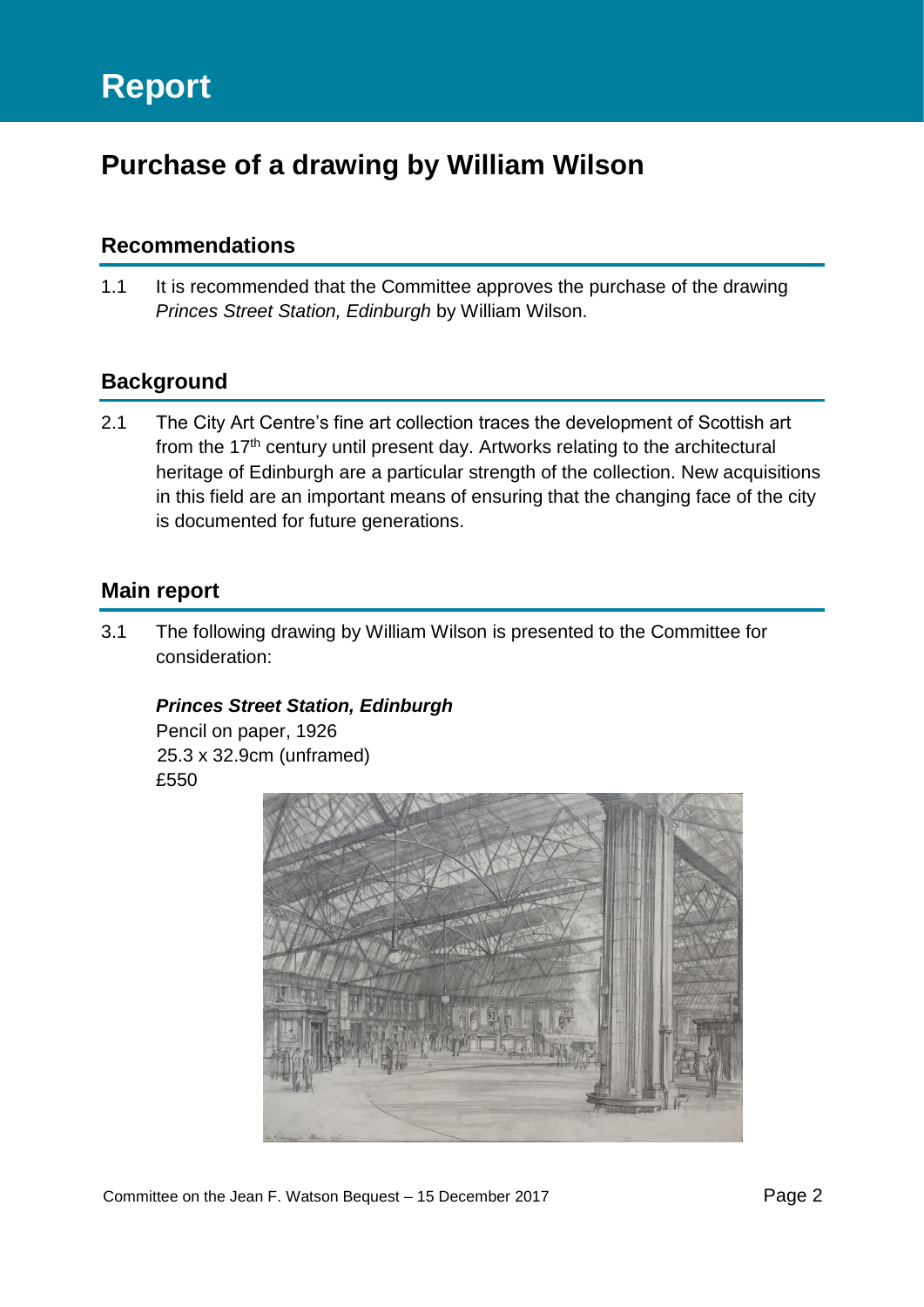- 3.2 William Wilson (1905-1972) was born and educated in Edinburgh. His artistic career began as an apprentice in the studio of the stained-glass company James Ballantine and Son, which he joined in 1920. During his apprenticeship, he attended evening classes at Edinburgh College of Art, where his talents in drawing and printmaking were noticed by his tutor Adam Bruce Thomson.
- 3.3 Wilson travelled regularly during the late 1920s and early 1930s, depicting landscapes in France, Germany and Italy, as well as more local scenes such as Dunfermline and St Monans. In 1932 he was awarded the RSA Carnegie Travelling Scholarship, and received leave from James Ballantine to study fulltime at Edinburgh College of Art. There he continued to win further distinctions for his printmaking, including an Andrew Grant Fellowship, which allowed him to study engraving at the Royal College of Art in London. Following completion of his training, he continued to work on a freelance basis for James Ballantine and Son. He finally established his own stained-glass studio in Edinburgh in 1937.
- 3.4 Wilson went on to become one of the leading stained-glass artists of his generation, receiving numerous commissions in the wake of the Second World War. Among his most notable projects were windows for Canterbury Cathedral, Brechin Cathedral and St Giles Cathedral in Edinburgh. Throughout his career, he worked across a variety of different media, including printmaking, stained glass design and watercolour painting. His exceptional draughtsmanship underpinned his work in each of these areas. Wilson was elected as a member of the Royal Scottish Society of Painters in Watercolour in 1946, and became a member of the Royal Scottish Academy in 1948. In 1961 he was awarded an OBE for his services to art in Scotland.
- 3.5 *Princes Street Station, Edinburgh* is a very early drawing by Wilson, produced in June 1926 before he had begun his full-time studies at Edinburgh College of Art. During the 1920s and 30s Wilson executed a number of finely detailed drawings of Edinburgh scenes. This one depicts the interior of the old Princes Street Railway Station, at the west end of Princes Street. The drawing records the original ornate fixtures and fittings of the station, including the expansive glass roof. The scene is populated with figures and a horse-drawn cart, while steam can be seen rising from the engines in the distance. Princes Street Railway Station was constructed in the 1890s and operated by the Caledonian Railway Company. Most of the building was demolished in the late 1960s, allowing The Caledonian Hotel, which had been built over the station entrance, to expand.
- 3.6 *Princes Street Station, Edinburgh* was acquired by the Fine Art Society earlier this year from a private collection. The previous owner had inherited the drawing from their father, who was a friend of the artist and a fellow student at Edinburgh College of Art. Wilson often exchanged artworks with his friend, and it is thought that this drawing came to him as the result of one of these exchanges. It is signed and dated by the artist.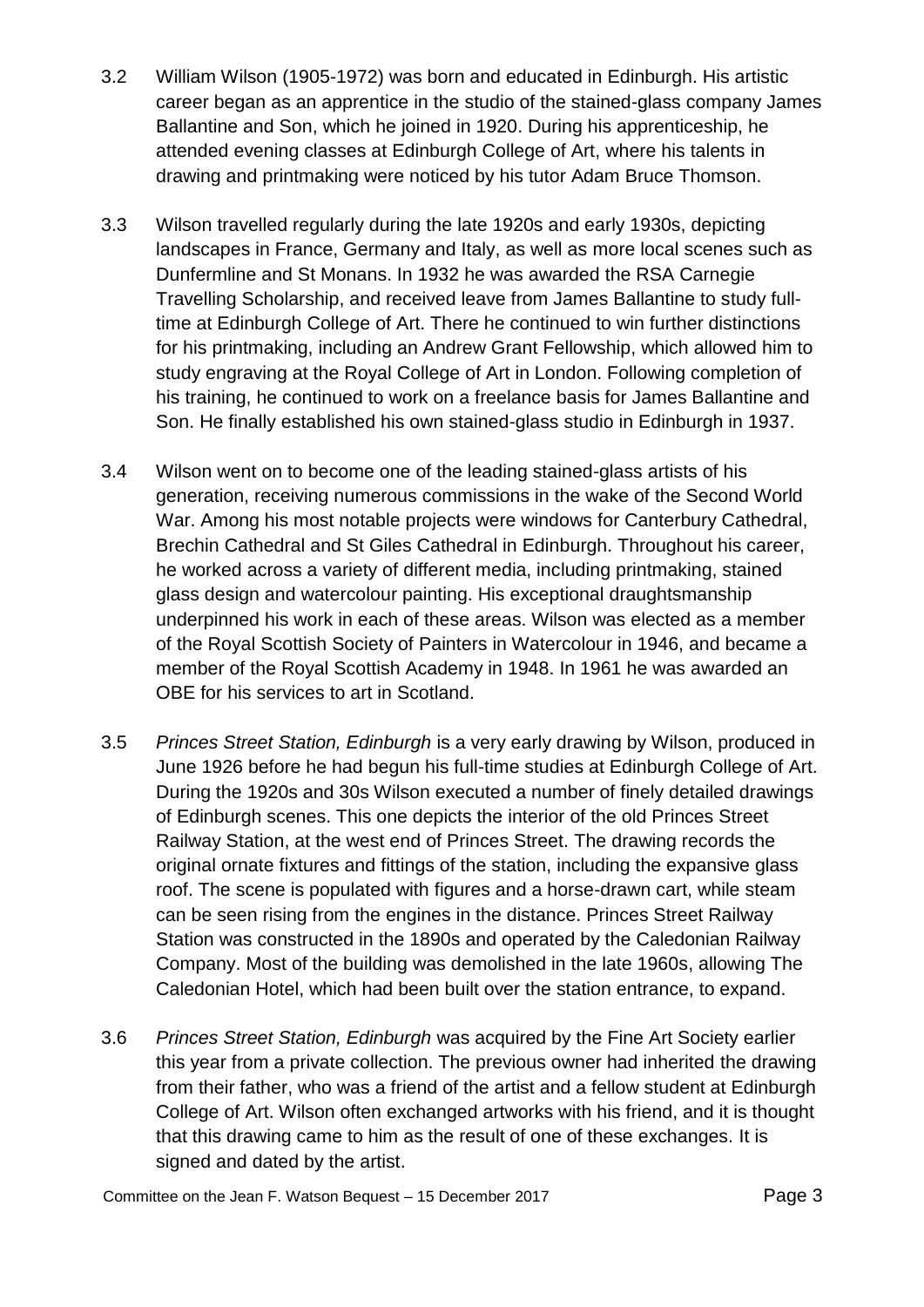- 3.7 The City Art Centre currently holds 21 artworks by William Wilson, including four cartoon designs for stained glass commissions, four watercolours and eleven prints. However, it only holds two drawings by him, namely *The Usher Hall, Edinburgh* and *Edinburgh from Princes Street Gardens looking North-East towards the Mound*. Both of these works date from 1934.
- 3.8 *Princes Street Station, Edinburgh* would provide an excellent companion piece to the existing pair of drawings. This acquisition would ensure that the early part of Wilson's career is better represented in the collection, and strengthen the City Art Centre's overall holdings of work by this significant Edinburgh artist. Furthermore, the acquisition would provide audiences with a rare interior view of Princes Street Railway Station, an important part of the city's architectural heritage that is now lost.
- 3.9 *Princes Street Station, Edinburgh* is being offered for sale to the City Art Centre by the Fine Art Society in Edinburgh. It is currently on reserve for consideration by the Committee on the Jean F. Watson Bequest.

#### **Measures of success**

4.1 Completed purchase of *Princes Street Station, Edinburgh* by William Wilson.

#### **Financial impact**

5.1 The total cost of the drawing is £550. Funds for this purchase can be made available from the Jean F. Watson Bequest.

#### **Risk, policy, compliance and governance impact**

6.1 Not applicable.

#### **Equalities impact**

7.1 Not applicable.

#### **Sustainability impact**

8.1 Not applicable.